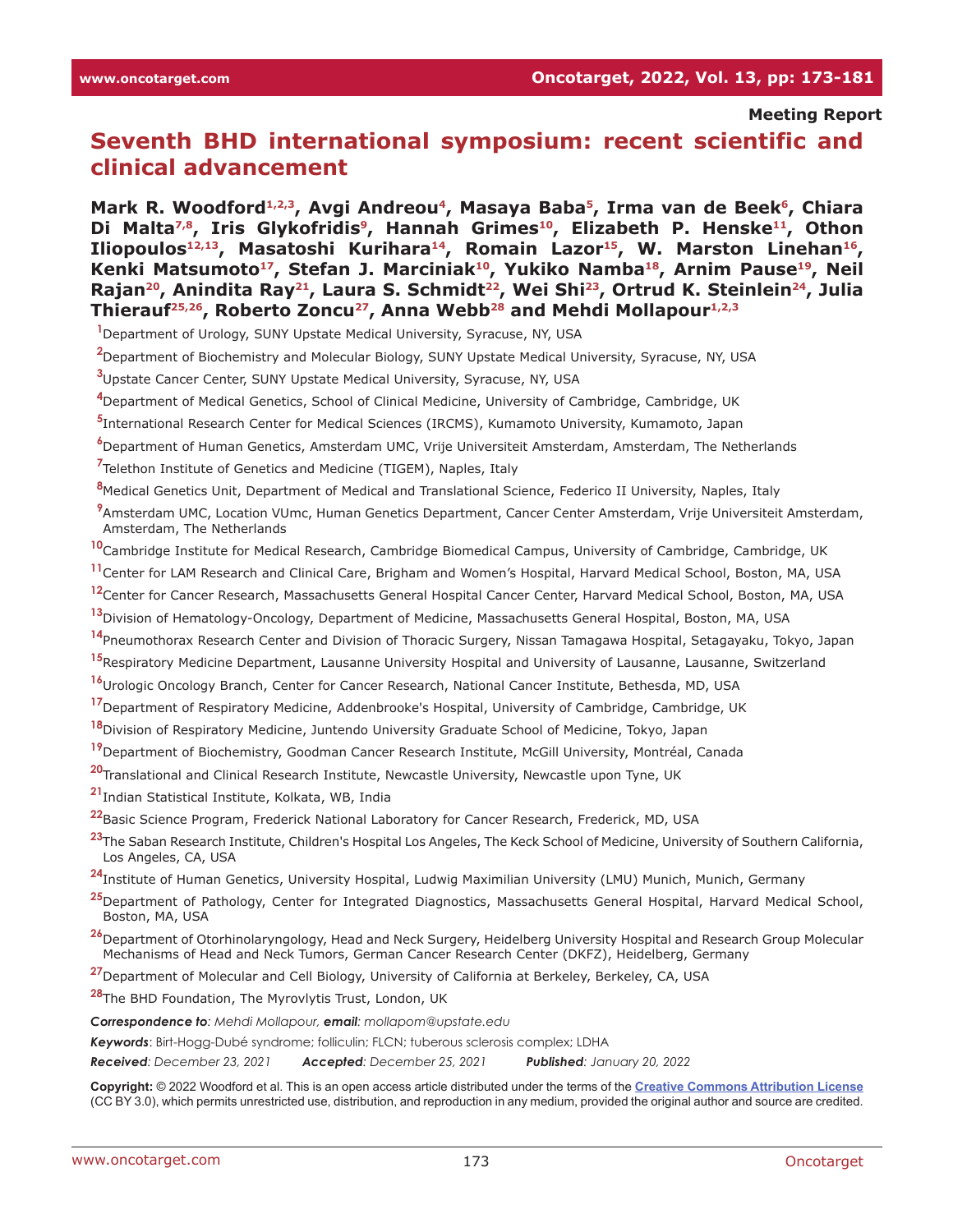### **ABSTRACT**

**The 7th Birt-Hogg-Dubé (BHD) International Symposium convened virtually in October 2021. The meeting attracted more than 200 participants internationally and highlighted recent findings in a variety of areas, including genetic insight and molecular understanding of BHD syndrome, structure and function of the tumor suppressor Folliculin (FLCN), therapeutic and clinical advances as well as patients' experiences living with this malady.**

## **INTRODUCTION**

The last in-person BHD symposium was organized by Dr Gennady Bratslavsky & Dr Mehdi Mollapour (SUNY Upstate Medical University, USA) and held in Syracuse, NY, USA in 2015. Additionally, the ongoing COVID-19 pandemic has disrupted the ability of the scientific community to organize and host conferences in person. Despite these obstacles, the team at the BHD foundation & Myrovlytis Trust, including Dr Anna Webb (Director), Dr Jazzmin Huber and Dr Katie Nightingale (Charity Officers) and Ms Katie Honeywood (Office Manager) organized the virtual meeting with help from the organizing committee. More than 200 BHD patients, leading researchers and surgeons from across the globe were brought together to exchange their data and findings to understand this disease and identify different strategies to treat patients with BHD syndrome (Figure 1).

#### **Birt-Hogg-Dubé (BHD) syndrome**

Birt-Hogg-Dubé (BHD) syndrome is a rare inherited condition that predisposes affected individuals to develop spontaneous pneumothorax, pulmonary cysts, and benign skin tumors (fibrofolliculomas) as well as renal tumors [1]. These kidney masses present with diverse histology, ranging from chromophobe renal cell carcinoma (RCC) to benign oncocytoma, as well as hybrid tumors containing features of both chromophobe RCC and oncocytomas [2–4].

In the opening keynote talk, Dr. W. Marston Linehan, Chief of the Urologic Oncology Branch at the National Cancer Institute (NCI), National Institute Health (NIH), described familial RCC as a part of BHD [5, 6]. He further showed how work by his lab on genetic linkage analysis led to identification of *FLCN* as the BHD gene [7], finding *FLCN* pathogenic mutations in 96% of BHD families. Dr Linehan further demonstrated the development of a surgical management approach for patients with BHD-associated renal cell carcinoma that involves active surveillance until the largest renal tumor reaches the 3 cm threshold [4, 8]. In order to provide the foundation for the development of a therapeutic approach for treatment of BHD patients, his group has studied the *FLCN* gene pathway and identified FLCN-interacting binding partners, co-chaperones FNIP1 and FNIP2, and shown that FLCN regulates activation and nuclear translocation of TFE3 [9–19].

#### **Genetic insight into BHD**

Unlike other international meetings where leaders in the field follow the keynote speaker, in this meeting students, post-doctoral fellows and junior principal investigators were given the opportunity to share their data. Dr Yukiko Namba (The Juntendo University Graduate School of Medicine, Japan) presented data on the clinical features of 335 Asian patients with BHDassociated lung symptoms. In this cohort, skin lesions were found in 34% and renal tumors in 4% of patients. Approximately 25% of patients developed the first pneumothorax episode prior to the age of 25 and onset age was younger in male than female patients. Clinical course after the establishment of diagnosis remained unknown, therefore a registry system is needed to disclose the comprehensive clinical pictures of BHD [20, 21].

One of the outstanding questions in the field is the prevalence of BHD in the general population. Dr Romain Lazor (Lausanne University Hospital and University of Lausanne, Switzerland) applied the Bayes theorem of conditional probability to epidemiological data on spontaneous pneumothorax and showed that the prevalence of BHD in the general population is about 2 cases per million, without difference between genders [22]. Dr Anindita Ray from Dr Bidyut Roy's group (Indian Statistical Institute, India) presented the results of the first comprehensive genetic study in 31 BHD-patients with spontaneous pneumothorax or pulmonary cysts and their 74 asymptomatic family members from 15 families in India. They sequenced the *FLCN* gene and found variants in genes associated with homocystinuria for some patients with BHD presenting features. However, they did not find pathogenic mutations in 9 clinically diagnosed patients (29%), which perhaps indicates an undescribed gene association and/or a larger mutational spectrum in the Indian or South-Asian population.

The initial findings from the 100,000 Genomes Project analysis of Familial Pneumothorax in the UK suggest that clinically, cases of known pneumothorax syndromes are being efficiently identified and they are considered as differential diagnoses. Dr Hannah Grimmes (University of Cambridge, UK) from Dr Marciniak's lab demonstrated that only one patient from a cohort of 33 patients represented a missed diagnosis of BHD. Analysis of the remaining 32 patients' genomes has generated multiple candidate genes that could be involved in familial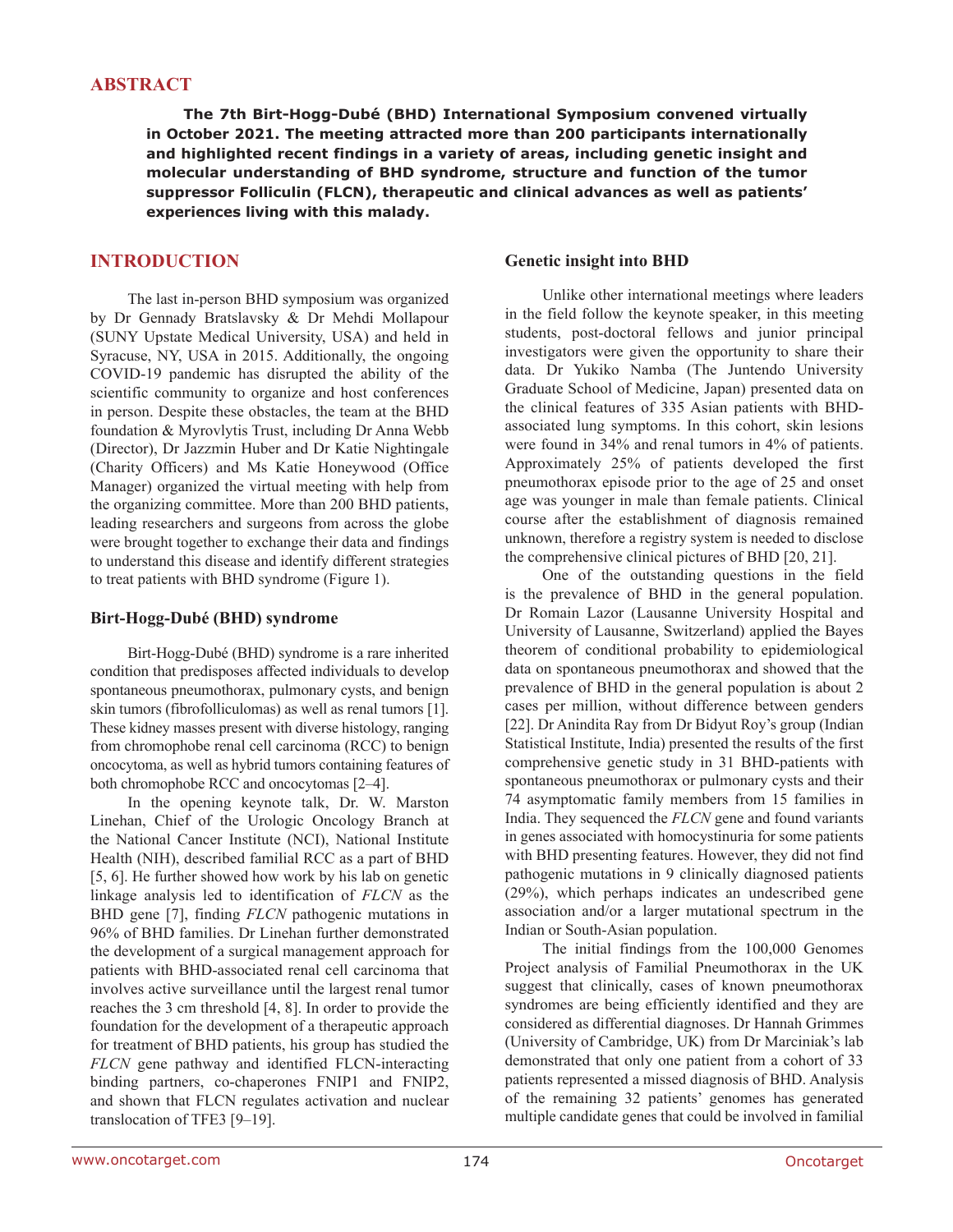pneumothorax. The preliminary results of this analysis suggest that familial pneumothorax may be a collection of ultra-rare disorders. Dr Avgi Andreou (University of Cambridge, UK) from Dr Eamonn R Maher's group presented their analysis performed with Dr Bryndis Yngvadottir on the frequency of pathogenic germline variants in cancer susceptibility genes (CSGs) in 1,336 participants with renal cell carcinoma RCC. Approximately 6% of patients with RCC unselected for family history, early onset of RCC or presence of features associated with an inherited RCC syndrome have a pathogenic germline variant in a cancer susceptibility gene (CSG), with 1 in 300 having a pathogenic germline *FLCN* variant. Dr Kenki Matsumoto (University of Cambridge, UK) presented his work on investigating the existence of pneumothoraxonly pathogenic variants (POPVs) in BHD patients. His systematic literature review did not find any difference in variant type or location between POPVs and all other variants [23]. The existence of POPVs in the literature is likely to be as a result of confounding factors such as age of individuals and number of individuals affected by a particular variant. His findings provide a recommendation for all BHD patients to have renal cell carcinoma screening regardless of the underlying FLCN variant.

#### **Molecular understanding of BHD syndrome**

#### **Cross-talk between Birt-Hogg-Dubé and Tuberous Sclerosis Complex (TSC) syndromes**

Individuals with tuberous sclerosis complex (TSC) and BHD develop cystic lung disease with pneumothorax and renal cell carcinoma (RCC). The associated RCC

subtypes have distinctive histologic features, including chromophobe and hybrid oncocytic-chromophobe tumors (HOCT) [24], however the molecular pathways underlying these overlapping clinical features are poorly understood. Dr Lisa Henske (Brigham and Women's Hospital, Harvard Medical School, USA) presented their work on upregulation of lysosomes and lysosomal genes in TSC1 deficient and TSC2-deficient cells. The transcription factors TFEB and TFE3 are unexpectedly localized to the nucleus in TSC1-deficient and TSC2-deficient cells and in FLCN-deficient cells [25], where they regulate lysosomal biogenesis and cell proliferation. In agreement, the Ballabio group has recently shown that TFEB is responsible for renal cyst formation in a mouse model of BHD [27]. These data suggest that TFEB and TFE3 may be the "missing links" between the pulmonary and renal phenotypes of TSC and BHD, via lysosomal biogenesis and lysosomal exocytosis.

Dr Chiara Di Malta (TIGEM & Federico II University, Italy) presented her work in collaboration with Dr Andrea Ballabio on the role of MiT/TFE transcription factors, in particular TFEB, in BHD syndrome. She found that mTORC1-mediated inhibition of TFEB is strictly dependent on the GAP activity of FLCN. Therefore, loss of FLCN in BHD results in constitutive activation of TFEB which, in turn, promotes mTORC1 hyperactivation by increasing the levels of the Rag GTPases [26]. Importantly, depletion of TFEB completely rescued the phenotype of kidney-specific FLCN knock-out mice [27]. Her findings suggest that MiT/TFE factors play a key role in the growth of kidney tumors associated with BHD syndrome.



**Figure 1: BHD international symposium 2021 was held with great success on October 21–22, 2021 with over 200 participants including scientists, clinicians and patients.** We thank members of BHD foundation and Myrovlytis Trust team for creating, organizing and maintaining an inspiring and inclusive environment for research investigators to share their findings for the benefit of BHD patients.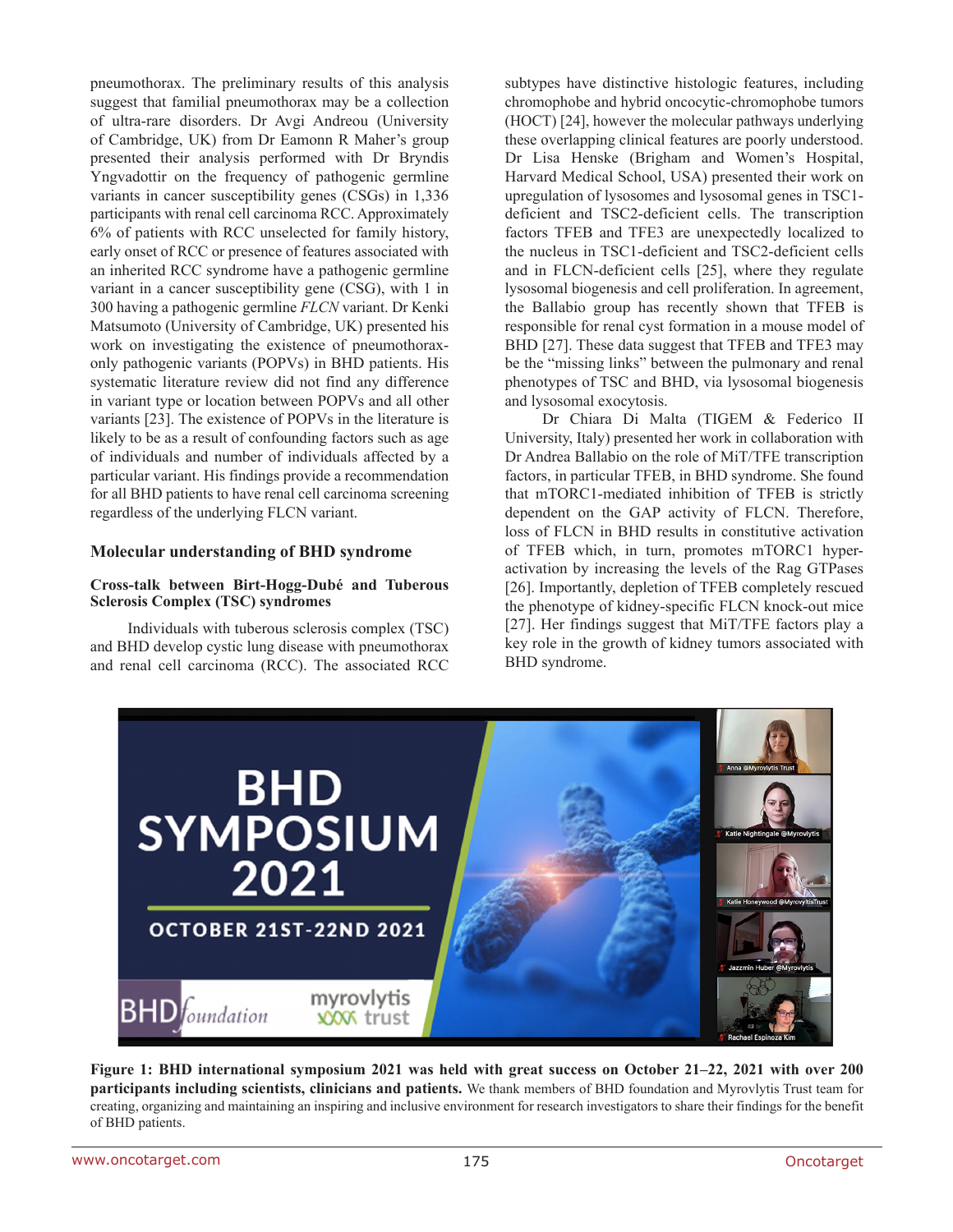FLCN is dependent on the interacting proteins FNIP1 and FNIP2 for stability in normal cells [15]. Dr Mark Woodford (SUNY Upstate Medical University, USA) presented data showing that the FLCN-FNIP relationship is mediated by the molecular chaperone Hsp90. FNIP1/2 regulate the chaperone activity of Hsp90, conferring stability to FLCN and other Hsp90 dependent proteins, designating FNIP1/2 as Hsp90 cochaperones [28]. Disease-associated mutations in FLCN lead to premature truncation of FLCN protein products, precluding interaction with FNIP1/2 [28]. In the case of a patient with BHD syndrome, the tumor suppressor cochaperone Tsc1 compensated for FNIP1 in chaperoning mutant FLCN protein [29]. Misappropriation of Tsc1 destabilized the Tsc1-dependent tumor suppressor Tsc2 and led to the development of a renal angiomyolipoma, a tumor subtype more commonly associated with Tsc1/2 inactivating mutations [30].

#### **FLCN structure and function**

Dr Iris Glykofridis (Amsterdam UMC, The Netherlands) from Dr Wolthuis's lab, presented her work on unique transcriptomes and proteomes of newly generated isogenic cell lines (FLCNneg vs. FLCNpos) and revealed a broad spectrum of biological processes regulated by FLCN. Using Gene Set Enrichment and transcription motif analyses she confirmed earlier observations regarding FLCN-mediated regulation of the TFE transcription factors. Interestingly, her experiments also revealed that FLCN loss induced a non-canonical interferon response signature. She concluded that this FLCN dependent interferon expression signature is induced by activation of STAT1/2 and appears to counterbalance TFE-directed hyper-proliferation in renal cells [31]. The contribution of these processes towards renal tumorigenesis remains unknown.

Dr Arnim Pause (McGill University, Canada) revealed that FLCN, FNIP1 and FNIP2 are downregulated in many human cancers, including invasive basal-like breast carcinomas. In contrast AMPK and TFE3 targets are activated when compared to the less aggressive, luminal subtypes. He further showed that FLCN loss in luminal subtypes promotes tumor growth through TFE3 activation and subsequent induction of glycolysis and angiogenesis, which are controlled by activation of the PGC-1α/HIF-1α pathway. Interestingly, AMPK enhances TFEB/3 transcriptional activity through phosphorylation of C-terminal serine residues, and consequently induces chemoresistance in cells. Thus, FLCN loss appears to induce TFE3-dependent breast tumor growth through activation of multiple mechanisms that reveal a general role of a deregulated FLCN/AMPK/TFE3 pathway in human cancers. AMPK could be as a promising upstream target in cancer therapy to evade chemotherapeutic resistance. Dr Roberto Zoncu (University of California at Berkeley, USA) presented recent structural and functional data on the lysosomal folliculin complex (LFC), consists of a lysosomelocalized protein complex that includes FLCN, FNIP2, Rag GTPases and Ragulator. He discussed the putative role for the LFC as a checkpoint that enables mTORC1-dependent phosphorylation of the transcription factor TFEB, and how LFC disruption upon FLCN loss may contribute to the pathogenesis of BHD syndrome. BHD-associated renal cell carcinomas exhibit metabolic deregulation, evidenced by increased activity of lactate dehydrogenase (LDH) and elevated lactate production [32, 33]. Dr Othon Iliopoulos (Massachusetts General Hospital and Harvard Medical School, USA) presented his work showing that activation of the small GTPase Rab7a depends on FLCN GAP activity. Rab7a is involved in endocytic trafficking of EGFR and suppresses EGFR ligand-dependent activation. Mutant FLCN proteins fail to activate Rab7a, promoting EGFR internalization and downstream mTOR activation [34]. These data suggest inhibition of receptor tyrosine kinases may be a viable therapeutic strategy in patients harboring inactivating *FLCN* mutations.

Dr Mehdi Mollapour (SUNY Upstate Medical University) presented new data demonstrating that FLCN functions by directly and specifically inhibiting lactate dehydrogenase isoform A (LDHA). FLCN inhibition of LDHA was lost in cancer cell lines derived from a variety of origin tissues, providing a potential explanation for the widespread observation of metabolic dysregulation in cancer. A decameric peptide derived from FLCN was sufficient to bind and inhibit LDHA in renal cell carcinomas, leading to cell death [35]. These findings [34] provide a *bona fide* function for the FLCN tumor suppressor.

#### **Animal models of BHD**

Dr Masaya Baba (Kumamoto University, Japan) showed that endothelial cell specific *FLCN* knockout led to misconnection of blood vessels and lymphatic vessels in mice, caused by nuclear localization of *TFE3* followed by ectopic *PROX1* expression in vascular endothelial cells. In addition, he observed dilated lymphatic vessels filled with red blood cells in the lungs of BHD patients, which may be responsible for lung cyst formation in BHD syndrome. Dr Wei Shi (Children's Hospital Los Angeles, USA) focused on pulmonary phenotypic studies in mice with genetic deletion of *FLCN* in lung mesenchymal cells vs. epithelial cells. His data indicated that lung mesenchymal *FLCN* knockout results in early defective alveolar growth and late lung cystic lesions. Dr Shi's data also suggested that lung mesenchyme-specific *FLCN* knockout mice may be a better model for studying pulmonary cystic lesions in BHD [36]. Dr Laura Schmidt (NCI, USA) used high-throughput small molecule screens in FLCNdeficient human kidney cancer cell lines to identify several classes of compounds that were cytotoxic *in vitro* and subsequently tested their therapeutic efficacy in the *FLCN*-mutant Nihon rat renal tumor model. Treatment with inhibitors of the PI3K/mTOR pathway significantly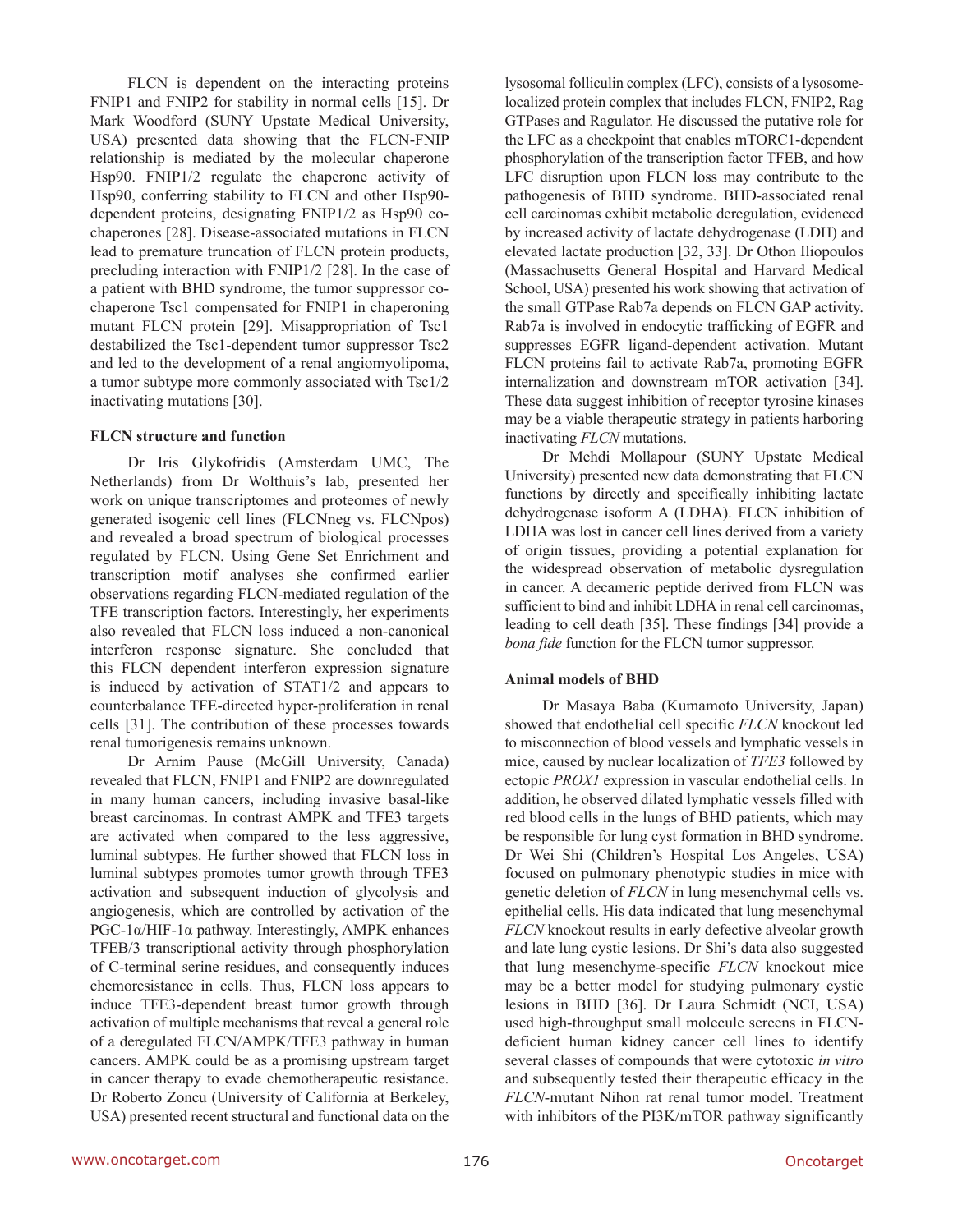reduced tumor growth rates, whereas an inhibitor of the proteasome showed only modest effect depending on tumor size, and inhibitors of histone deacetylases and DNA topoisomerase produced no tumor response in this model. The results of this study suggest that PI3K/mTOR inhibitors might be a potential therapeutic option for BHD kidney cancer.

#### **Latest clinical advances**

Dr Ortrud K. Steinlein (LMU Munich, Germany) showed that the rate of colorectal cancer was moderately but significantly increased (5.1% versus 1.5%, *p*-value 0.0068) based on samples collected from 83 BHD families (256 patients). No specific *FLCN* mutation was associated with colorectal cancer diagnosis. Interestingly, 10% of the BHD families either had members affected by colorectal cancer before the age of 50 years or at least three members affected by colorectal cancer and therefore fulfilled the revised Bethesda criteria for HNPCC (hereditary nonpolyposis colon cancer). Other tumor types frequently associated with HNPCC were absent, arguing against a coincidence of BHD and HNPCC. These results suggest that BHD itself might be a risk factor for early onset of colorectal cancer. It therefore seems prudent to suggest colonoscopy screening for patients with BHD syndrome at least ten years earlier than usually recommended [37]. Dr Neil Rajan (Newcastle University, UK) presented data on skin tumors arising in BHD. He highlighted how *in silico* reconstruction of skin tumors revealed different spatial relationships between hair follicles and the bulk of the tumor in fibrofolliculoma and trichodiscoma. In addition, he presented clinical follow up data on electrosurgical interventions and their utility in the ablation of BHD skin tumors. Dr Masatoshi Kurihara (Nissan Tamagawa Hospital, Japan) demonstrated that Total Pleural Covering is effective to prevent recurrent pneumothorax in BHD patients. This method is innovative and will spread to prevent pneumothorax in diffuse cystic lung diseases instead of chemical pleurodesis [38, 39]. Dr Irma van de Beek (Amsterdam UMC, The Netherland) showed that establishing the diagnosis of BHD is important because it allows for renal surveillance in the proband and other relatives with the predisposition for BHD. The goal of renal surveillance is the early detection and treatment of renal cell carcinoma. In clinical practice, many newly diagnosed families with BHD in retrospect have features that could have been a clue for an earlier diagnosis. Therefore, raising awareness among other caregivers could be an important way to identify more families with BHD.

#### **Researcher lightning session**

This session, in which four scientists and physicians from the BHD field explained their research focus to patients was hosted by Dr Julia Thierauf (Massachusetts General Hospital and Harvard Medical School, USA & German Cancer Research Center (DKFZ), Germany) and Dr Katie Nightingale (Charity Officers, Myrovlytis Trust). The first speaker, Dr Laura Schmidt (NCI, USA) focused on the genotype-phenotype correlations in the NCI-BHD cohort. Her interest lies in those patients who are clinically positive for BHD but lack FLCN sequence alterations. Dr Neil Rajan (Newcastle University, UK), focused on the skin aspect of BHD and presented 3D reconstructions of fibrofolliculoma. Dr Lisa Henske (Brigham and Women's Hospital, USA) focused on the pathogenesis and therapy of BHD and TSC. The final panelist, Dr Stefan Marciniak, (University of Cambridge, UK) whose group studies the cell biology of stress signaling caused by protein misfolding, discussed the genetics of disorders that cause pneumothorax. The panelist presentations were followed by questions from patients regarding sufficient treatment of fibrofolliculoma, a longer discussion about the clinical evidence on risk factors for pneumothorax (flying and diving) and how to create more evidencebased data in order to negotiate with health care insurance especially in the United States. Dr Schmidt mentioned an observational study once conducted at the NIH that evaluated pneumothorax events in patients that were seen at the NIH and traveled via airplane. The analysis did not show correlations between the event of pneumothorax and flying. However, the consensus was, that patients with confirmed pneumothorax or suspicion of pneumothorax should not fly or dive before exclusion of such. Treatment of skin lesions related to BHD remains a cumbersome task and despite constant developments in laser treatments for other skin diseases, the successful treatment of fibrofolliculoma is likely a combination of novel topical compounds and laser resurfacing or surgical removal. In order to create a foundation for broad financial coverage from payors, the group agreed that more clinical trials and suitable preclinical models are needed. During the session, patients expressed their desire to participate in studies and asked about who to contact and how to proceed. The BHD foundation is actively helping to connect patients and scientists. This topic led to a final consensus from the scientific presenters, which was how grateful they were to work in such a well-connected field where patients are eager to support science wherever they could.

#### **Stories from BHD patients**

During this session hosted by Dr Julia Thierauf and Dr Jazzmin Huber, four BHD patients shared stories from the moment of their diagnosis to their daily life with BHD. Mr Jim Laycock, a 56 year-old computer programmer from Canada, got his first BHD symptom when his lung collapsed in 1978, at the age of 13, but he did not receive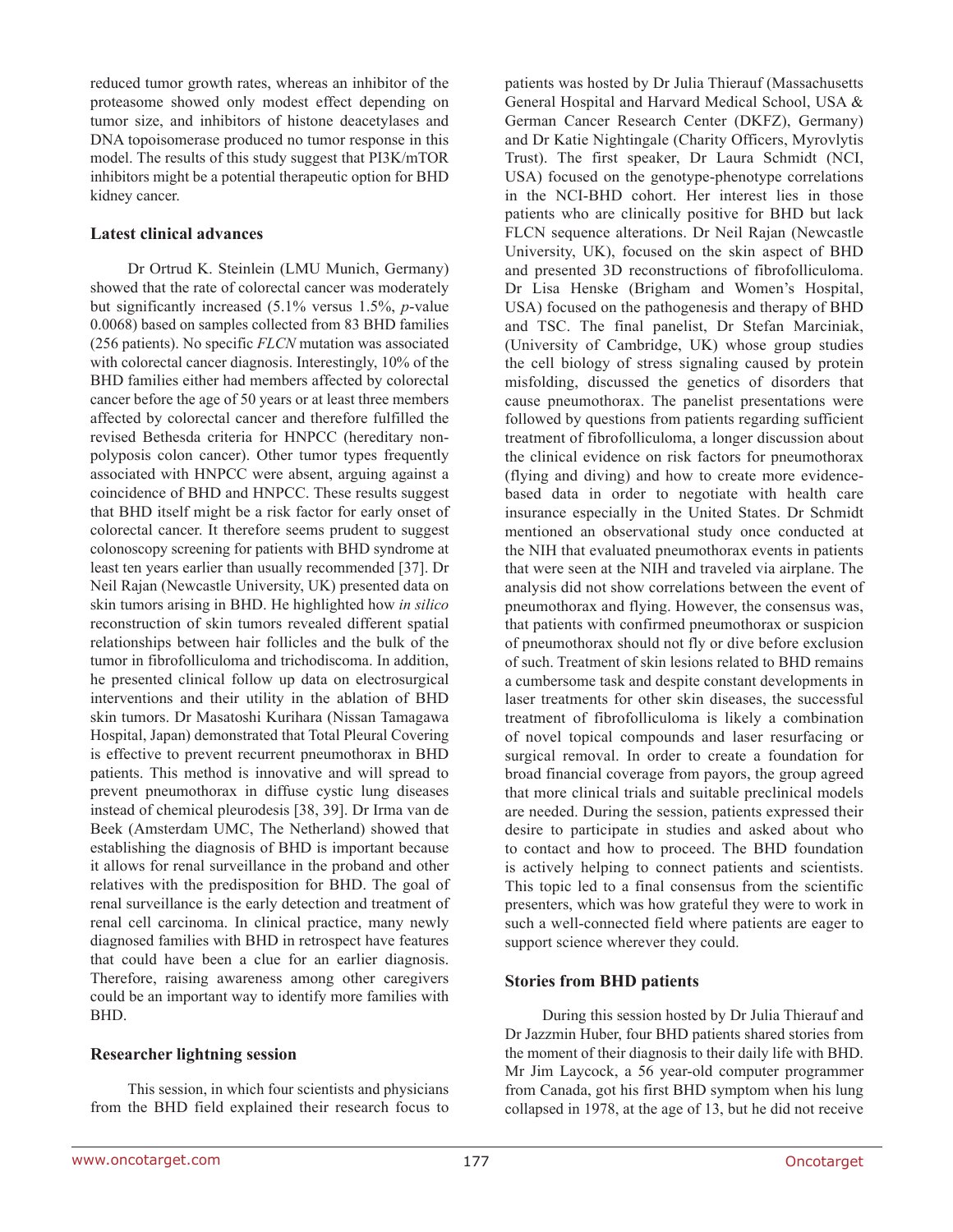a diagnosis until 2012. His sister ultimately was able to connect the dots after being diagnosed with a kidney tumor years later. She was the one who came up with the differential diagnosis of BHD after conducting her own research on collapsed lungs and kidney neoplasms. Ms Jenny Marlé-Ballangé, who lives on the west coast of France, is a retired university teacher who manages BHD FRANCE (a charity working closely with the BHD foundation). Their aims are to raise awareness of BHD amongst clinicians such as dermatologists, pneumologists and radiologists, as well as patients in France and other francophone countries. She put a lot of emphasis on raising awareness for BHD and communicating complex scientific and clinical terminologies in layman's terms. Ms Carolyn Lindgren, a mother of three from Chicago, USA, was diagnosed incorrectly three times before being diagnosed with BHD. Ms Anna Britton-Lewis is a 41 year old school lab tech from UK. She got her first skin bump at the age of 12 and was diagnosed with BHD alongside her father. Although the patients had quite different stories about how they were diagnosed with BHD, they all agreed on the hurdles in correctly diagnosing an orphan disease and finding doctors who are familiar with BHD. Jenny shared her opinion that, despite being a cancer syndrome, BHD is not the most malignant form of disease and that patients usually maintain a high quality of life. A discussion about the option to sort FLCN mutant variants via *in vitro* fertilization revealed the very personal aspect of this decision and a consensus could not be reached.

#### **Concluding remarks**

Significant advances have been made during the past five years towards the tumor suppressor function of *FLCN* and its association with BHD syndrome. Previous work, along with findings presented at this meeting, have concluded that FLCN GAP activity is crucial for its role in the regulation of mTOR activity and that loss of FLCN activates AMPK and promotes a TFE3/ TFEB transcriptional program. The contribution of these pathways to the pathogenesis of BHD syndrome remains unresolved. The recent identification of LDHA as an intracellular target of FLCN tumor suppressor activity has established a new paradigm for the study of BHD syndrome that reconciles biochemical and genetic findings in the field.

Critically, research on the molecular underpinnings of BHD syndrome has yet to yield actionable therapeutic interventions [40]. Despite this, small molecule antagonists of AMPK, PI3K/mTOR and LDHA present potential opportunities for clinical benefit. The future direction of basic and clinical research remains a focus on addressing two broad and major gaps in our knowledge: Why do kidney tumors occur in BHD patients? and how to develop a strategy for the treatment of BHD syndrome?

## **Author contributions**

M.R.W., A.A., M.B., I.B., G.B., C.D., I.G., H.G., E.O.H., O.I., M.K., R.L., W.M.L., K.M., S.J.M., Y.N., A.P., N.R., A.R.L.S.S., W.S., O.K.S., J.T., R.Z., A.W., M.M., contributed towards the writing of the manuscript. M.R.W., and M.M. prepared figure, wrote and edited the manuscript.

## **ACKNOWLEDGMENTS**

We would like to thank the Department of Urology, and Information Management & Technology Rachael A. Kim at SUNY Upstate Medical University for supporting this meeting. We are grateful to Sarah J. Backe for her constructive comments. This work presented at the meeting was supported by Cancer Research UK Cambridge Cancer Centre (A.A., & Eamonn R Maher); JSPS KAKENHI Grant Numbers JP22122002, JP 25713059, JP 15K15089, JP 18H05042, JP 18K19553, JP 17K15625, JP 18K16997, JP 18H02938 and JP 18K19619. (M.B.); European Research Council H2020 AdG LYSOSOMICS 694282'; Associazione Italiana per la Ricerca sul Cancro A.I.R.C.'IG-22103. Worldwide Cancer Research grant 21-0278; 2020 KCA Young Investigator Award (YIA) Grant (C.D.); Cancer Center Amsterdam grant number CCA2018-5-51 (I.G and Rob M.F. Wolthuis); Canadian Institutes of Health Research (CIHR) (PJT-165829 and PJT-247494) and the Cancer Research Society (CRS) (79664), (A.P.). Terry Fox New Frontiers Program Project Grant (TFRI-251427), (A.P.); Newcastle NIHR Biomedical Research Centre (BRC), (N.R.); Federal funds from the Frederick National Laboratory for Cancer Research, NIH, under Contract HHSN261200800001E (L.S.S.); SUNY Upstate Medical University, Upstate Cancer Center and the Upstate Foundation (M.M.), the National Institute of General Medical Sciences of the National Institutes of Health under Award Number, R35GM139584 (M.M.), and R01GM124256 (M.M.).

## **CONFLICTS OF INTEREST**

Authors have no conflicts of interest to declare.

## **REFERENCES**

- 1. Birt AR, Hogg GR, Dubé WJ. Hereditary multiple fibrofolliculomas with trichodiscomas and acrochordons. Arch Dermatol. 1977; 113:1674-77. [[PubMed](https://pubmed.ncbi.nlm.nih.gov/596896)]
- 2. van Steensel MA, Verstraeten VL, Frank J, Kelleners-Smeets NW, Poblete-Gutiérrez P, Marcus-Soekarman D, Bladergroen RS, Steijlen PM, van Geel M. Novel mutations in the BHD gene and absence of loss of heterozygosity in fibrofolliculomas of Birt-Hogg-Dubé patients. J Invest Dermatol. 2007; 127:588–93.<https://doi.org/10.1038/sj.jid.5700592>. [\[PubMed](https://pubmed.ncbi.nlm.nih.gov/17124507)]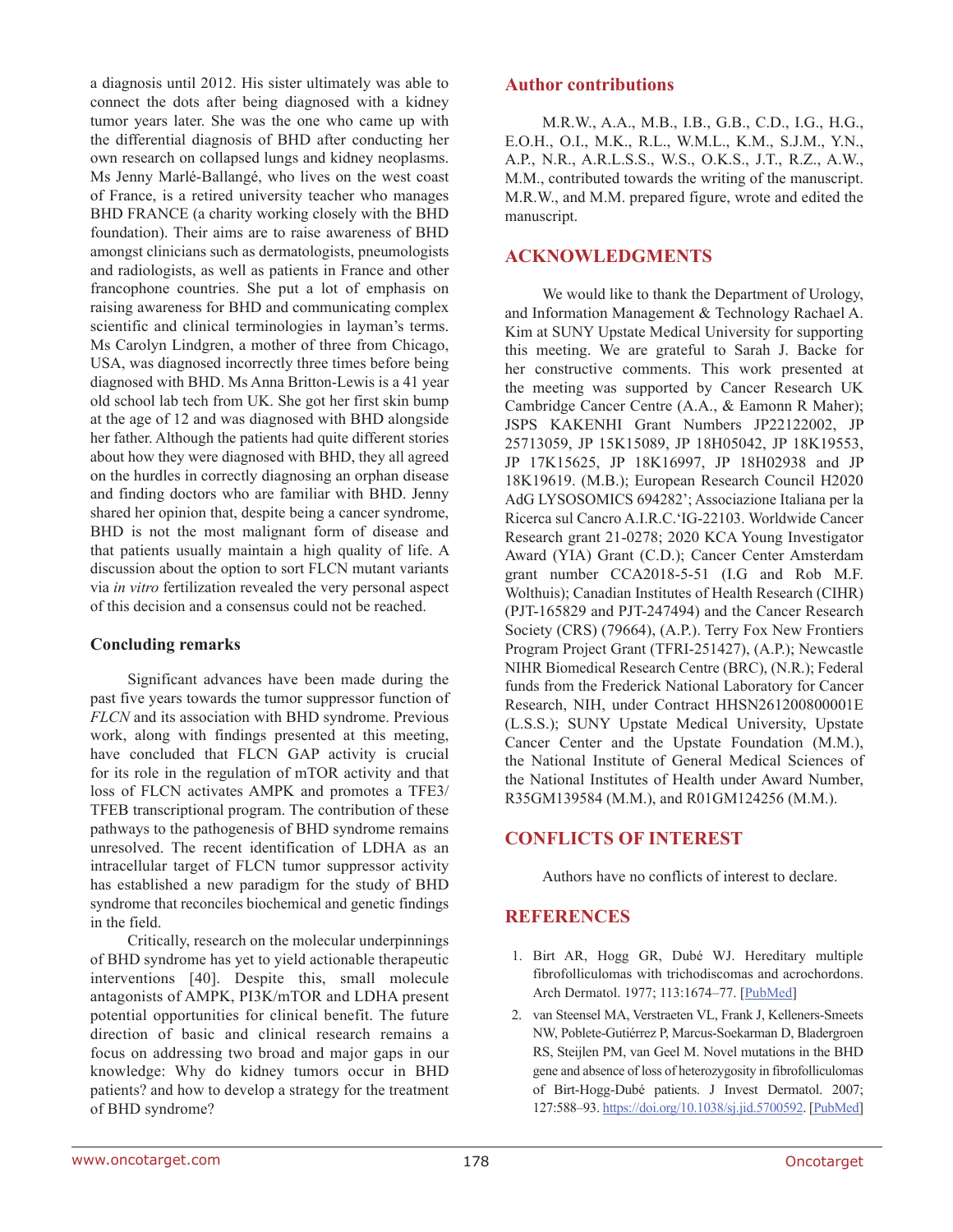- 3. Vocke CD, Yang Y, Pavlovich CP, Schmidt LS, Nickerson ML, Torres-Cabala CA, Merino MJ, Walther MM, Zbar B, Linehan WM. High frequency of somatic frameshift BHD gene mutations in Birt-Hogg-Dubé-associated renal tumors. J Natl Cancer Inst. 2005; 97:931–35. [https://doi.](https://doi.org/10.1093/jnci/dji154) [org/10.1093/jnci/dji154](https://doi.org/10.1093/jnci/dji154). [[PubMed](https://pubmed.ncbi.nlm.nih.gov/15956655)]
- 4. Pavlovich CP, Grubb RL 3rd, Hurley K, Glenn GM, Toro J, Schmidt LS, Torres-Cabala C, Merino MJ, Zbar B, Choyke P, Walther MM, Linehan WM. Evaluation and management of renal tumors in the Birt-Hogg-Dubé syndrome. J Urol. 2005; 173:1482-86. [https://doi.org/10.1097/01.](https://doi.org/10.1097/01.ju.0000154629.45832.30) [ju.0000154629.45832.30](https://doi.org/10.1097/01.ju.0000154629.45832.30). [[PubMed](https://pubmed.ncbi.nlm.nih.gov/15821464)]
- 5. Toro JR, Glenn G, Duray P, Darling T, Weirich G, Zbar B, Linehan M, Turner ML. Birt-Hogg-Dubé syndrome: a novel marker of kidney neoplasia. Arch Dermatol. 1999; 135:1195–202. [https://doi.org/10.1001/](https://doi.org/10.1001/archderm.135.10.1195) [archderm.135.10.1195.](https://doi.org/10.1001/archderm.135.10.1195) [\[PubMed\]](https://pubmed.ncbi.nlm.nih.gov/10522666)
- 6. Zbar B, Alvord WG, Glenn G, Turner M, Pavlovich CP, Schmidt L, Walther M, Choyke P, Weirich G, Hewitt SM, Duray P, Gabril F, Greenberg C, et al. Risk of renal and colonic neoplasms and spontaneous pneumothorax in the Birt-Hogg-Dubé syndrome. Cancer Epidemiol Biomarkers Prev. 2002; 11:393-400. [\[PubMed\]](https://pubmed.ncbi.nlm.nih.gov/11927500)
- 7. Nickerson ML, Warren MB, Toro JR, Matrosova V, Glenn G, Turner ML, Duray P, Merino M, Choyke P, Pavlovich CP, Sharma N, Walther M, Munroe D, et al. Mutations in a novel gene lead to kidney tumors, lung wall defects, and benign tumors of the hair follicle in patients with the Birt-Hogg-Dubé syndrome. Cancer Cell. 2002; 2:157–64. [https://doi.org/10.1016/s1535-](https://doi.org/10.1016/s1535-6108(02)00104-6) [6108\(02\)00104-6.](https://doi.org/10.1016/s1535-6108(02)00104-6) [[PubMed](https://pubmed.ncbi.nlm.nih.gov/12204536)]
- 8. Pavlovich CP, Walther MM, Eyler RA, Hewitt SM, Zbar B, Linehan WM, Merino MJ. Renal tumors in the Birt-Hogg-Dubé syndrome. Am J Surg Pathol. 2002; 26:1542– 52. <https://doi.org/10.1097/00000478-200212000-00002>. [[PubMed\]](https://pubmed.ncbi.nlm.nih.gov/12459621)
- 9. Baba M, Furihata M, Hong SB, Tessarollo L, Haines DC, Southon E, Patel V, Igarashi P, Alvord WG, Leighty R, Yao M, Bernardo M, Ileva L, et al. Kidney-targeted Birt-Hogg-Dubé gene inactivation in a mouse model: Erk1/2 and AktmTOR activation, cell hyperproliferation, and polycystic kidneys. J Natl Cancer Inst. 2008; 100:140–54. [https://doi.](https://doi.org/10.1093/jnci/djm288) [org/10.1093/jnci/djm288.](https://doi.org/10.1093/jnci/djm288) [\[PubMed\]](https://pubmed.ncbi.nlm.nih.gov/18182616)
- 10. Baba M, Hong SB, Sharma N, Warren MB, Nickerson ML, Iwamatsu A, Esposito D, Gillette WK, Hopkins RF 3rd, Hartley JL, Furihata M, Oishi S, Zhen W, et al. Folliculin encoded by the BHD gene interacts with a binding protein, FNIP1, and AMPK, and is involved in AMPK and mTOR signaling. Proc Natl Acad Sci U S A. 2006; 103:15552–57. <https://doi.org/10.1073/pnas.0603781103>. [[PubMed](https://pubmed.ncbi.nlm.nih.gov/17028174)]
- 11. Baba M, Keller JR, Sun HW, Resch W, Kuchen S, Suh HC, Hasumi H, Hasumi Y, Kieffer-Kwon KR, Gonzalez CG, Hughes RM, Klein ME, Oh HF, et al. The folliculin-FNIP1 pathway deleted in human Birt-Hogg-Dubé syndrome is required for murine B-cell development.

Blood. 2012; 120:1254–61. [https://doi.org/10.1182/](https://doi.org/10.1182/blood-2012-02-410407) [blood-2012-02-410407.](https://doi.org/10.1182/blood-2012-02-410407) [\[PubMed\]](https://pubmed.ncbi.nlm.nih.gov/22709692)

- 12. Hasumi H, Baba M, Hasumi Y, Huang Y, Oh H, Hughes RM, Klein ME, Takikita S, Nagashima K, Schmidt LS, Linehan WM. Regulation of mitochondrial oxidative metabolism by tumor suppressor FLCN. J Natl Cancer Inst. 2012; 104:1750–64. [https://doi.org/10.1093/jnci/djs418.](https://doi.org/10.1093/jnci/djs418) [\[PubMed\]](https://pubmed.ncbi.nlm.nih.gov/23150719)
- 13. Hasumi Y, Baba M, Ajima R, Hasumi H, Valera VA, Klein ME, Haines DC, Merino MJ, Hong SB, Yamaguchi TP, Schmidt LS, Linehan WM. Homozygous loss of BHD causes early embryonic lethality and kidney tumor development with activation of mTORC1 and mTORC2. Proc Natl Acad Sci U S A. 2009; 106:18722–27. [https://doi.](https://doi.org/10.1073/pnas.0908853106) [org/10.1073/pnas.0908853106](https://doi.org/10.1073/pnas.0908853106). [[PubMed](https://pubmed.ncbi.nlm.nih.gov/19850877)]
- 14. Hasumi Y, Baba M, Hasumi H, Huang Y, Lang M, Reindorf R, Oh HB, Sciarretta S, Nagashima K, Haines DC, Schneider MD, Adelstein RS, Schmidt LS, et al. Folliculin (Flcn) inactivation leads to murine cardiac hypertrophy through mTORC1 deregulation. Hum Mol Genet. 2014; 23:5706-19. [https://doi.org/10.1093/hmg/](https://doi.org/10.1093/hmg/ddu286) [ddu286.](https://doi.org/10.1093/hmg/ddu286) [\[PubMed](https://pubmed.ncbi.nlm.nih.gov/24908670)]
- 15. Hasumi H, Baba M, Hasumi Y, Lang M, Huang Y, Oh HF, Matsuo M, Merino MJ, Yao M, Ito Y, Furuya M, Iribe Y, Kodama T, et al. Folliculin-interacting proteins Fnip1 and Fnip2 play critical roles in kidney tumor suppression in cooperation with Flcn. Proc Natl Acad Sci U S A. 2015; 112:E1624–31. [https://doi.org/10.1073/pnas.1419502112.](https://doi.org/10.1073/pnas.1419502112) [\[PubMed\]](https://pubmed.ncbi.nlm.nih.gov/25775561)
- 16. Hasumi H, Hasumi Y, Baba M, Nishi H, Furuya M, Vocke CD, Lang M, Irie N, Esumi C, Merino MJ, Kawahara T, Isono Y, Makiyama K, et al. H255Y and K508R missense mutations in tumour suppressor folliculin (FLCN) promote kidney cell proliferation. Hum Mol Genet. 2017; 26:354– 66. <https://doi.org/10.1093/hmg/ddw392>. [[PubMed](https://pubmed.ncbi.nlm.nih.gov/28007907)]
- 17. Hong SB, Oh H, Valera VA, Baba M, Schmidt LS, Linehan WM. Inactivation of the FLCN tumor suppressor gene induces TFE3 transcriptional activity by increasing its nuclear localization. PLoS One. 2010; 5:e15793. [https://](https://doi.org/10.1371/journal.pone.0015793) [doi.org/10.1371/journal.pone.0015793](https://doi.org/10.1371/journal.pone.0015793). [[PubMed](https://pubmed.ncbi.nlm.nih.gov/21209915)]
- 18. Endoh M, Baba M, Endoh T, Hirayama A, Nakamura-Ishizu A, Umemoto T, Hashimoto M, Nagashima K, Soga T, Lang M, Schmidt LS, Linehan WM, Suda T. A FLCN-TFE3 Feedback Loop Prevents Excessive Glycogenesis and Phagocyte Activation by Regulating Lysosome Activity. Cell Rep. 2020; 30:1823–34.e5. [https://doi.org/10.1016/j.](https://doi.org/10.1016/j.celrep.2020.01.042) [celrep.2020.01.042.](https://doi.org/10.1016/j.celrep.2020.01.042) [\[PubMed\]](https://pubmed.ncbi.nlm.nih.gov/32049013)
- 19. Tai-Nagara I, Hasumi Y, Kusumoto D, Hasumi H, Okabe K, Ando T, Matsuzaki F, Itoh F, Saya H, Liu C, Li W, Mukouyama YS, Marston Linehan W, et al. Blood and lymphatic systems are segregated by the FLCN tumor suppressor. Nat Commun. 2020; 11:6314. [https://doi.](https://doi.org/10.1038/s41467-020-20156-6) [org/10.1038/s41467-020-20156-6](https://doi.org/10.1038/s41467-020-20156-6). [[PubMed](https://pubmed.ncbi.nlm.nih.gov/33298956)]
- 20. Toro JR, Pautler SE, Stewart L, Glenn GM, Weinreich M, Toure O, Wei MH, Schmidt LS, Davis L, Zbar B, Choyke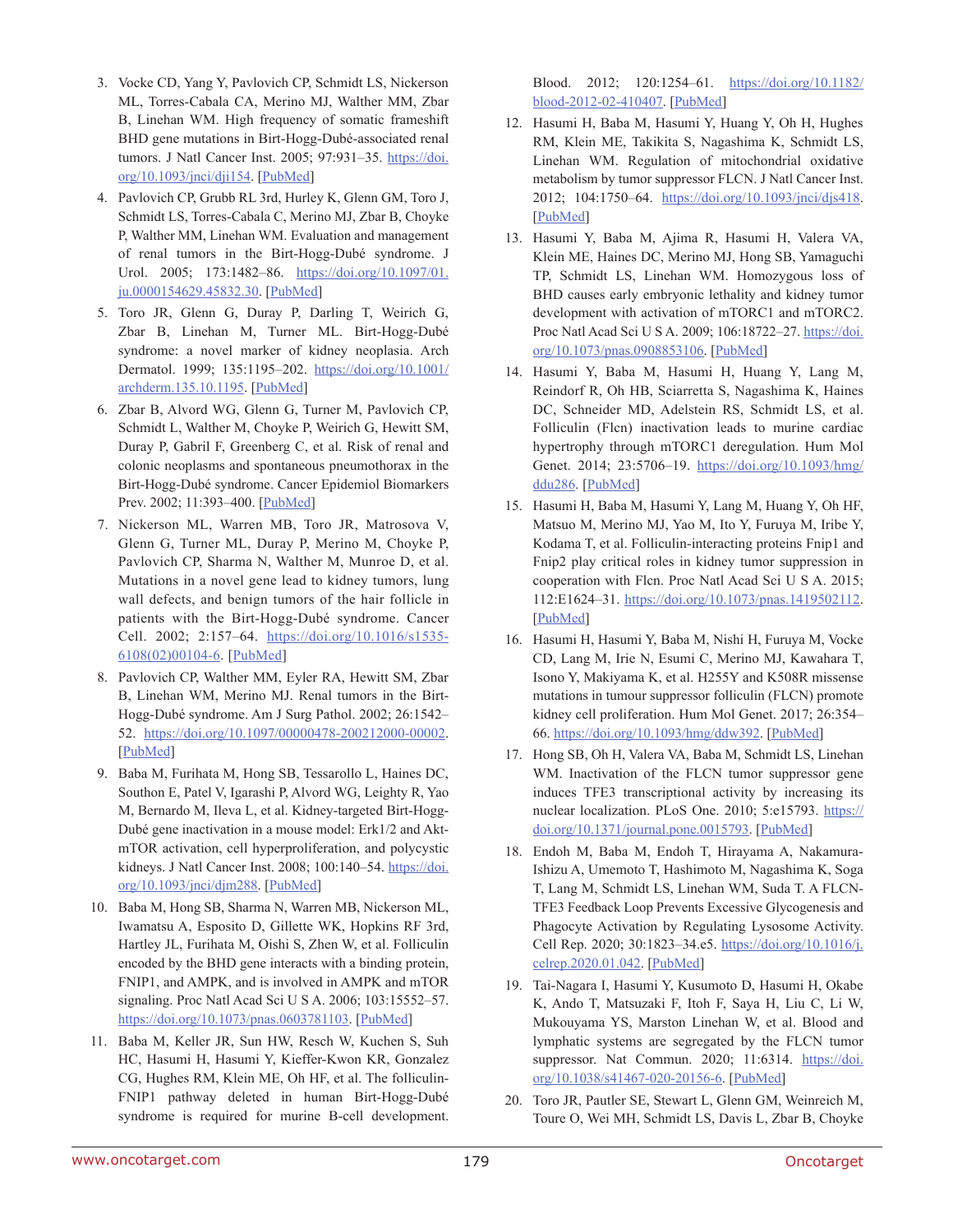P, Steinberg SM, Nguyen DM, Linehan WM. Lung cysts, spontaneous pneumothorax, and genetic associations in 89 families with Birt-Hogg-Dubé syndrome. Am J Respir Crit Care Med. 2007; 175:1044–53. [https://doi.org/10.1164/](https://doi.org/10.1164/rccm.200610-1483OC) [rccm.200610-1483OC.](https://doi.org/10.1164/rccm.200610-1483OC) [\[PubMed\]](https://pubmed.ncbi.nlm.nih.gov/17322109)

- 21. Kunogi M, Kurihara M, Ikegami TS, Kobayashi T, Shindo N, Kumasaka T, Gunji Y, Kikkawa M, Iwakami S, Hino O, Takahashi K, Seyama K. Clinical and genetic spectrum of Birt-Hogg-Dubé syndrome patients in whom pneumothorax and/or multiple lung cysts are the presenting feature. J Med Genet. 2010; 47:281–87. [https://doi.org/10.1136/](https://doi.org/10.1136/jmg.2009.070565) [jmg.2009.070565.](https://doi.org/10.1136/jmg.2009.070565) [[PubMed\]](https://pubmed.ncbi.nlm.nih.gov/20413710)
- 22. Muller ME, Daccord C, Taffé P, Lazor R. Prevalence of Birt-Hogg-Dubé Syndrome Determined Through Epidemiological Data on Spontaneous Pneumothorax and Bayes Theorem. Front Med (Lausanne). 2021; 8:631168. <https://doi.org/10.3389/fmed.2021.631168>. [[PubMed](https://pubmed.ncbi.nlm.nih.gov/33987191)]
- 23. Matsumoto K, Lim D, Pharoah PD, Maher ER, Marciniak SJ. A systematic review assessing the existence of pneumothorax-only variants of FLCN. Implications for lifelong surveillance of renal tumours. Eur J Hum Genet. 2021; 29:1595–600. [https://doi.org/10.1038/s41431-021-](https://doi.org/10.1038/s41431-021-00921-x) [00921-x.](https://doi.org/10.1038/s41431-021-00921-x) [\[PubMed\]](https://pubmed.ncbi.nlm.nih.gov/34267338)
- 24. Henske EP, Cornejo KM, Wu CL. Renal Cell Carcinoma in Tuberous Sclerosis Complex. Genes (Basel). 2021; 12:1585.<https://doi.org/10.3390/genes12101585>. [[PubMed\]](https://pubmed.ncbi.nlm.nih.gov/34680979)
- 25. Alesi N, Akl EW, Khabibullin D, Liu HJ, Nidhiry AS, Garner ER, Filippakis H, Lam HC, Shi W, Viswanathan SR, Morroni M, Ferguson SM, Henske EP. TSC2 regulates lysosome biogenesis via a non-canonical RAGC and TFEBdependent mechanism. Nat Commun. 2021; 12:4245. <https://doi.org/10.1038/s41467-021-24499-6>. [[PubMed](https://pubmed.ncbi.nlm.nih.gov/34253722)]
- 26. Di Malta C, Siciliano D, Calcagni A, Monfregola J, Punzi S, Pastore N, Eastes AN, Davis O, De Cegli R, Zampelli A, Di Giovannantonio LG, Nusco E, Platt N, et al. Transcriptional activation of RagD GTPase controls mTORC1 and promotes cancer growth. Science. 2017; 356:1188–92. [https://doi.org/10.1126/science.aag2553.](https://doi.org/10.1126/science.aag2553) [\[PubMed\]](https://pubmed.ncbi.nlm.nih.gov/28619945)
- 27. Napolitano G, Di Malta C, Esposito A, de Araujo MEG, Pece S, Bertalot G, Matarese M, Benedetti V, Zampelli A, Stasyk T, Siciliano D, Venuta A, Cesana M, et al. A substrate-specific mTORC1 pathway underlies Birt-Hogg-Dubé syndrome. Nature. 2020; 585:597–602. [https://doi.](https://doi.org/10.1038/s41586-020-2444-0) [org/10.1038/s41586-020-2444-0](https://doi.org/10.1038/s41586-020-2444-0). [[PubMed](https://pubmed.ncbi.nlm.nih.gov/32612235)]
- 28. Woodford MR, Dunn DM, Blanden AR, Capriotti D, Loiselle D, Prodromou C, Panaretou B, Hughes PF, Smith A, Ackerman W, Haystead TA, Loh SN, Bourboulia D, et al. The FNIP co-chaperones decelerate the Hsp90 chaperone cycle and enhance drug binding. Nat Commun. 2016; 7:12037. <https://doi.org/10.1038/ncomms12037>. [[PubMed](https://pubmed.ncbi.nlm.nih.gov/27353360)]
- 29. Woodford MR, Sager RA, Marris E, Dunn DM, Blanden AR, Murphy RL, Rensing N, Shapiro O, Panaretou B, Prodromou C, Loh SN, Gutmann DH, Bourboulia D, et al. Tumor suppressor Tsc1 is a new Hsp90 co-chaperone

that facilitates folding of kinase and non-kinase clients. EMBO J. 2017; 36:3650–65. [https://doi.org/10.15252/](https://doi.org/10.15252/embj.201796700) [embj.201796700](https://doi.org/10.15252/embj.201796700). [[PubMed](https://pubmed.ncbi.nlm.nih.gov/29127155)]

- 30. Sager RA, Woodford MR, Shapiro O, Mollapour M, Bratslavsky G. Sporadic renal angiomyolipoma in a patient with Birt-Hogg-Dubé: chaperones in pathogenesis. Oncotarget. 2018; 9:22220–29. [https://doi.org/10.18632/](https://doi.org/10.18632/oncotarget.25164) [oncotarget.25164](https://doi.org/10.18632/oncotarget.25164). [[PubMed](https://pubmed.ncbi.nlm.nih.gov/29774133)]
- 31. Glykofridis IE, Knol JC, Balk JA, Westland D, Pham TV, Piersma SR, Lougheed SM, Derakhshan S, Veen P, Rooimans MA, van Mil SE, Böttger F, Poddighe PJ, et al. Loss of FLCN-FNIP1/2 induces a non-canonical interferon response in human renal tubular epithelial cells. Elife. 2021; 10:e61630. [https://doi.org/10.7554/eLife.61630.](https://doi.org/10.7554/eLife.61630) [[PubMed\]](https://pubmed.ncbi.nlm.nih.gov/33459596)
- 32. Preston RS, Philp A, Claessens T, Gijezen L, Dydensborg AB, Dunlop EA, Harper KT, Brinkhuizen T, Menko FH, Davies DM, Land SC, Pause A, Baar K, et al. Absence of the Birt-Hogg-Dubé gene product is associated with increased hypoxia-inducible factor transcriptional activity and a loss of metabolic flexibility. Oncogene. 2011; 30:1159–73. <https://doi.org/10.1038/onc.2010.497>. [[PubMed](https://pubmed.ncbi.nlm.nih.gov/21057536)]
- 33. Yan M, Gingras MC, Dunlop EA, Nouët Y, Dupuy F, Jalali Z, Possik E, Coull BJ, Kharitidi D, Dydensborg AB, Faubert B, Kamps M, Sabourin S, et al. The tumor suppressor folliculin regulates AMPK-dependent metabolic transformation. J Clin Invest. 2014; 124:2640-50. [https://](https://doi.org/10.1172/JCI71749) [doi.org/10.1172/JCI71749](https://doi.org/10.1172/JCI71749). [[PubMed](https://pubmed.ncbi.nlm.nih.gov/24762438)]
- 34. Laviolette LA, Mermoud J, Calvo IA, Olson N, Boukhali M, Steinlein OK, Roider E, Sattler EC, Huang D, Teh BT, Motamedi M, Haas W, Iliopoulos O. Negative regulation of EGFR signalling by the human folliculin tumour suppressor protein. Nat Commun. 2017; 8:15866. [https://](https://doi.org/10.1038/ncomms15866) [doi.org/10.1038/ncomms15866](https://doi.org/10.1038/ncomms15866). [[PubMed](https://pubmed.ncbi.nlm.nih.gov/28656962)]
- 35. Woodford MR, Baker-Williams AJ, Sager RA, Backe SJ, Blanden AR, Hashmi F, Kancherla P, Gori A, Loiselle DR, Castelli M, Serapian SA, Colombo G, Haystead TA, et al. The tumor suppressor folliculin inhibits lactate dehydrogenase A and regulates the Warburg effect. Nat Struct Mol Biol. 2021; 28:662–70. [https://doi.org/10.1038/](https://doi.org/10.1038/s41594-021-00633-2) [s41594-021-00633-2.](https://doi.org/10.1038/s41594-021-00633-2) [\[PubMed\]](https://pubmed.ncbi.nlm.nih.gov/34381247)
- 36. Chu L, Luo Y, Chen H, Miao Q, Wang L, Moats R, Wang T, Kennedy JC, Henske EP, Shi W. Mesenchymal folliculin is required for alveolar development: implications for cystic lung disease in Birt-Hogg-Dubé syndrome. Thorax. 2020; 75:486–93. [https://doi.org/10.1136/thoraxjnl-2019-214112.](https://doi.org/10.1136/thoraxjnl-2019-214112) [\[PubMed\]](https://pubmed.ncbi.nlm.nih.gov/32238524)
- 37. Sattler EC, Syunyaeva Z, Reithmair M, Dempke W, Steinlein OK. Colorectal cancer risk in families with Birt-Hogg-Dubé syndrome increased. Eur J Cancer. 2021; 151:168–74. [https://doi.org/10.1016/j.ejca.2021.04.013.](https://doi.org/10.1016/j.ejca.2021.04.013) [\[PubMed\]](https://pubmed.ncbi.nlm.nih.gov/34000505)
- 38. Mizobuchi T, Kurihara M, Ebana H, Yamanaka S, Kataoka H, Okamoto S, Kobayashi E, Kumasaka T, Seyama K. A total pleural covering of absorbable cellulose mesh prevents